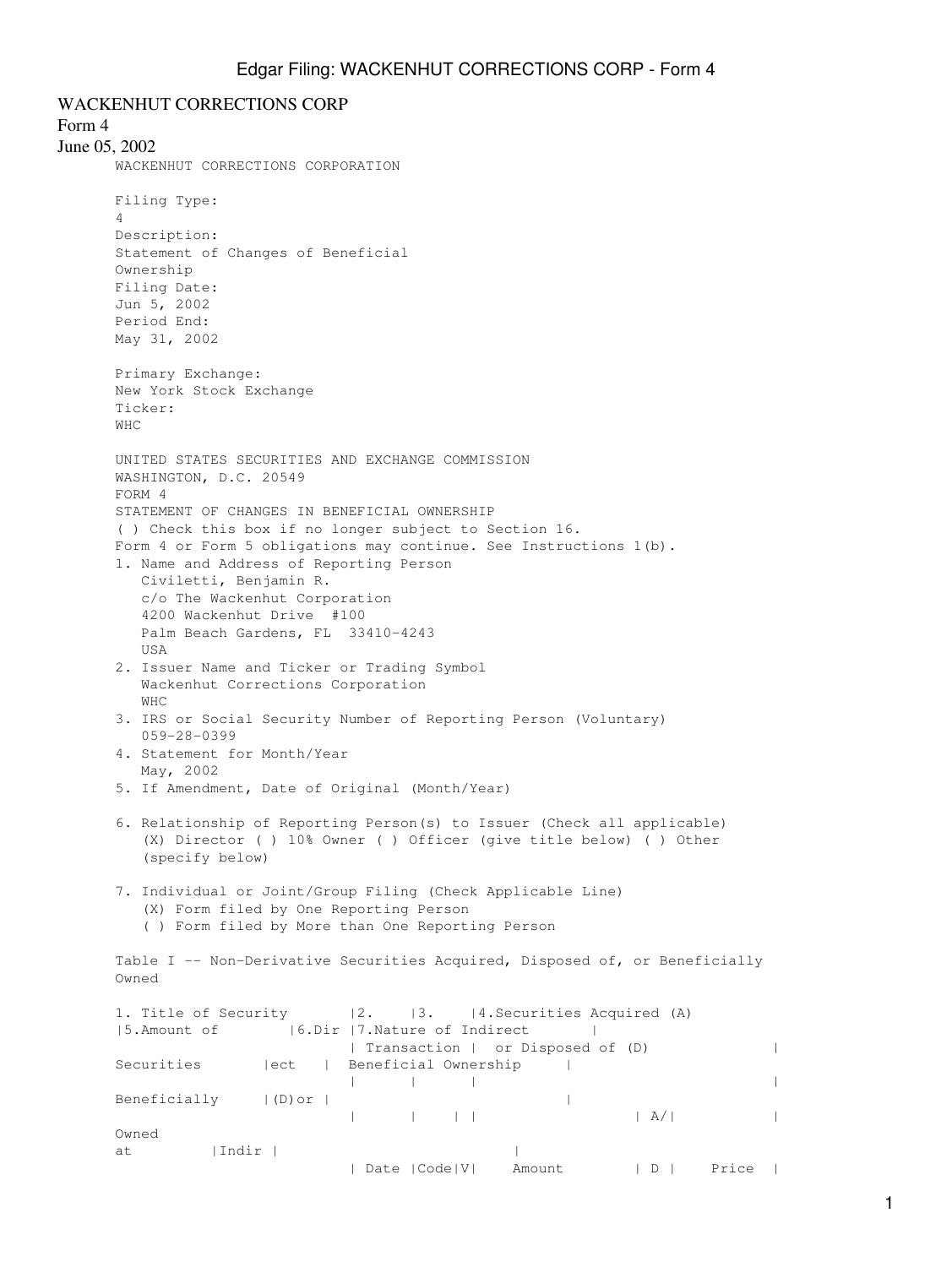## Edgar Filing: WACKENHUT CORRECTIONS CORP - Form 4

End of Month |ect(I)| |  $\mathcal{L}_\mathcal{L} = \mathcal{L}_\mathcal{L} = \mathcal{L}_\mathcal{L} = \mathcal{L}_\mathcal{L} = \mathcal{L}_\mathcal{L} = \mathcal{L}_\mathcal{L} = \mathcal{L}_\mathcal{L} = \mathcal{L}_\mathcal{L} = \mathcal{L}_\mathcal{L} = \mathcal{L}_\mathcal{L} = \mathcal{L}_\mathcal{L} = \mathcal{L}_\mathcal{L} = \mathcal{L}_\mathcal{L} = \mathcal{L}_\mathcal{L} = \mathcal{L}_\mathcal{L} = \mathcal{L}_\mathcal{L} = \mathcal{L}_\mathcal{L}$ 

\_\_\_\_\_\_\_\_\_\_\_\_\_\_\_\_\_\_\_\_\_\_\_\_\_\_\_\_\_\_\_\_\_\_\_\_\_\_\_\_\_\_\_\_\_\_\_| Table II -- Derivative Securitites Acquired, Disposed of, or Beneficially Owned 1.Title of Derivative |2.Con- |3. |4. |5.Number of De |6.Date Exer|7.Title and Amount | 8. Price | 9. Number | 10. | 11. Nature of | Security |version |Transaction | rivative Secu |cisable and| of<br>
Underlying |of Deri|of Deriva | Dir|Indirect | Underlying | | of Deri|of Deriva | Dir|Indirect | |or Exer | | | rities Acqui |Expiration | Securities |vative |tive | |ect|Beneficial | |cise | | | red(A) or Dis |Date(Month/| |Secu |Securities |(D)|Ownership | |Price of| | | posed of(D) |Day/Year) | |rity |Benefi |or | | |Deriva- | | | |Date |Expir| | |ficially |Ind| | |tive | | | | A/|Exer-|ation| Title and Number | | |Owned at |ire| | | |Secu- | | | | | D |cisa-|Date | of Shares | | |End of | | | | | |rity |Date |Code|V| Amount | |ble | | | |Month |(I)| | \_\_\_\_\_\_\_\_\_\_\_\_\_\_\_\_\_\_\_\_\_\_\_\_\_\_\_\_\_\_\_\_\_\_\_\_\_\_\_\_\_\_\_\_\_\_\_\_\_\_\_\_\_\_\_\_\_\_\_\_\_\_\_\_\_\_\_\_\_\_\_\_\_\_\_\_\_\_\_\_ Director Stock Option |13.750 | | | | | |4/27/|4/26/|Common Stock| | | |1,000 | D | | (Right to buy) | | | | | | |95 |05 | | | | | | | -------------------------------------------------------------------------------- -----------------------------------------------| Director Stock Option| 22.625 | | | | | | 4/25| 4/24| Common Stock| | |2,000 |D | | (Right to buy) | | | | | | |/96 |/06 | | | | | | | -------------------------------------------------------------------------------- -----------------------------------------------| Director Stock Option| 16.875 | | | | | | 4/24| 4/23|Common Stock|` | | 1,000 |D | | (Right to buy) | | | | | | |/97 |/07 | | | | | | | -------------------------------------------------------------------------------- -----------------------------------------------| Director Stock Option| 26.125 | | | | | | 4/23| 4/22| Common Stock| | |2,000 |D | | (Right to buy) | | | | | | |/98 |/08 | | | | | | | -------------------------------------------------------------------------------- -----------------------------------------------| Director Stock Option| 18.3750| | | | | | 5/6/| 5/5/|Common Stock| | |2,000 |D | | (Right to buy) | | | | | | |99 |09 | | | | | | | -------------------------------------------------------------------------------- -----------------------------------------------| Director Stock Option|7.8750 | | | | | |5/4/0|5/3/1| Common Stock| | |2,000 |D | | (Right to buy) | | | | | | |0 |0 | | | | | | |